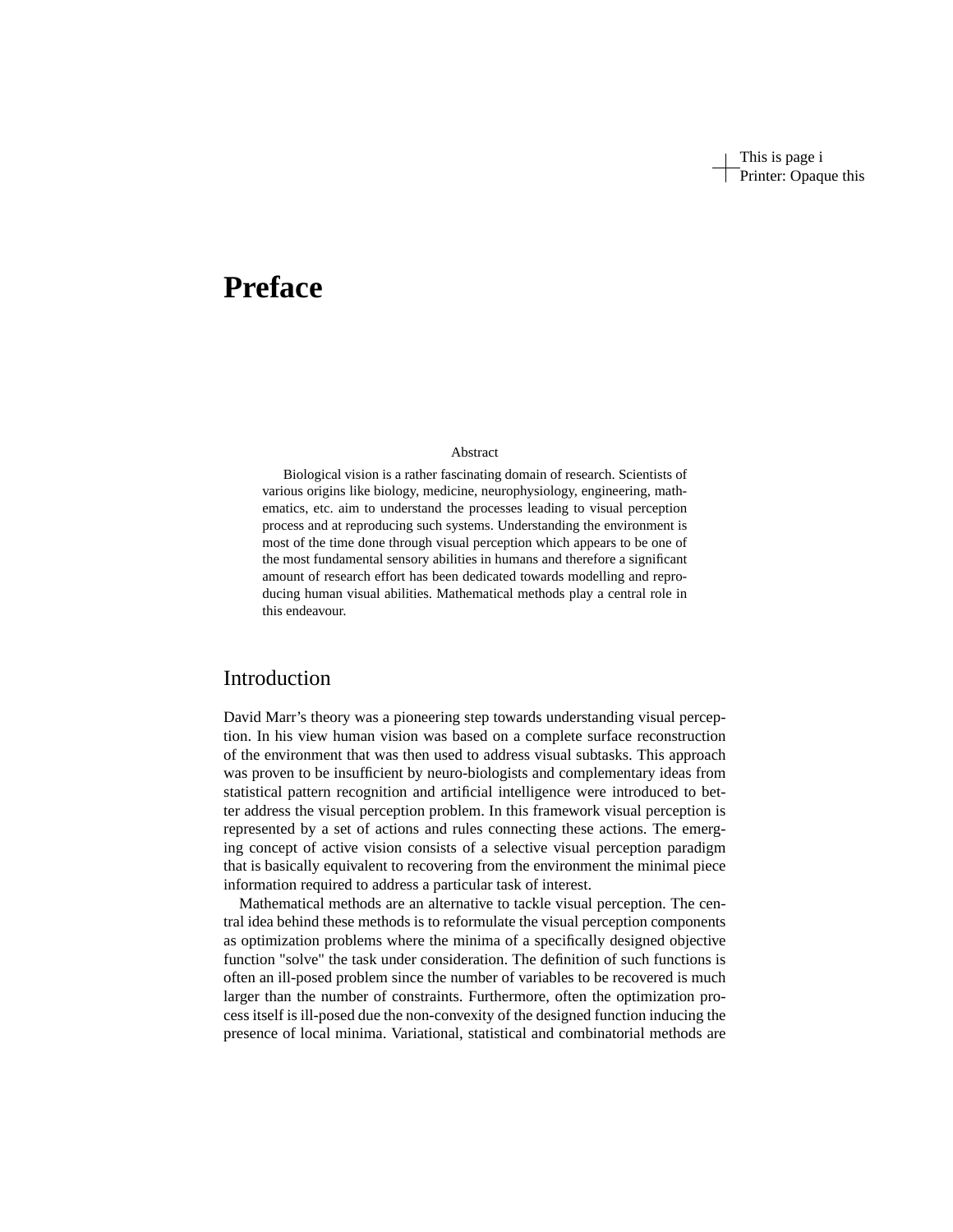### ii Preface

three distinct and important categories of mathematical methods in computational vision.

Variational techniques are either based on the optimization of cost functions through the calculus of variations or on the design of partial differential equations whose steady state corresponds to the solution of the visual perception task. Such techniques have gained significant attention over the past decade and have been used to address image restoration and enhancement, image segmentation, tracking and stereo reconstruction among other problems. The possibility to use the calculus of variations in the optimization process is the most important strength of these methods combined with the fact that one can integrate many terms and build quite complicated objective functions at the expense of converging toward local minima.

Statistical methods often consist of two stages, a learning and an execution one. Complex conditional, multi-dimensional distributions are used to describe visual perception tasks that are learnt through a training procedure. Visual perception is then formulated as an inference problem, conditional to the observations (images). One can claim that such methods are suitable to address constrained optimization problems, in particular when the subset of solutions can be well described through a conditional parametric density function. They suffer from the curse of dimensionality, e.g. in the Bayesian case when very-high dimensional integrals have to be computed.

Discrete optimization is an alternative to the continuous case often addressed through statistical and variational methods. To this end, visual perception is often redefined as a labelling procedure at the image element level according to a predefined set of plausible classes. Such a simplification often reduces the dimensionality of the problem and makes possible the design of efficient optimization algorithms. On the other hand such methods can have limited performance because of the discretization of the solution space, in particular when the solution lives in a rather continuous in-homogeneous space. One can refer to graph-based methods for addressing such tasks.

The choice of the most appropriate technique to address visual perception is rather task-driven and one cannot claim the existence of a universal solution to most of the visual perception problems. In this edited volume, our intention is to present the most promising and representative mathematical models to address visual perception through variational, statistical and combinatorial methods. In order to be faithful to the current state of the art in visual perception, a rather complete set of computational vision components has been considered starting from low level vision tasks like image enhancement and restoration and ending at complete reconstruction of scene's geometry from images.

The volume is organized in six thematic areas and thirty-three chapters presenting an overview of existing mathematical methodologies to address an important number of visual perception tasks.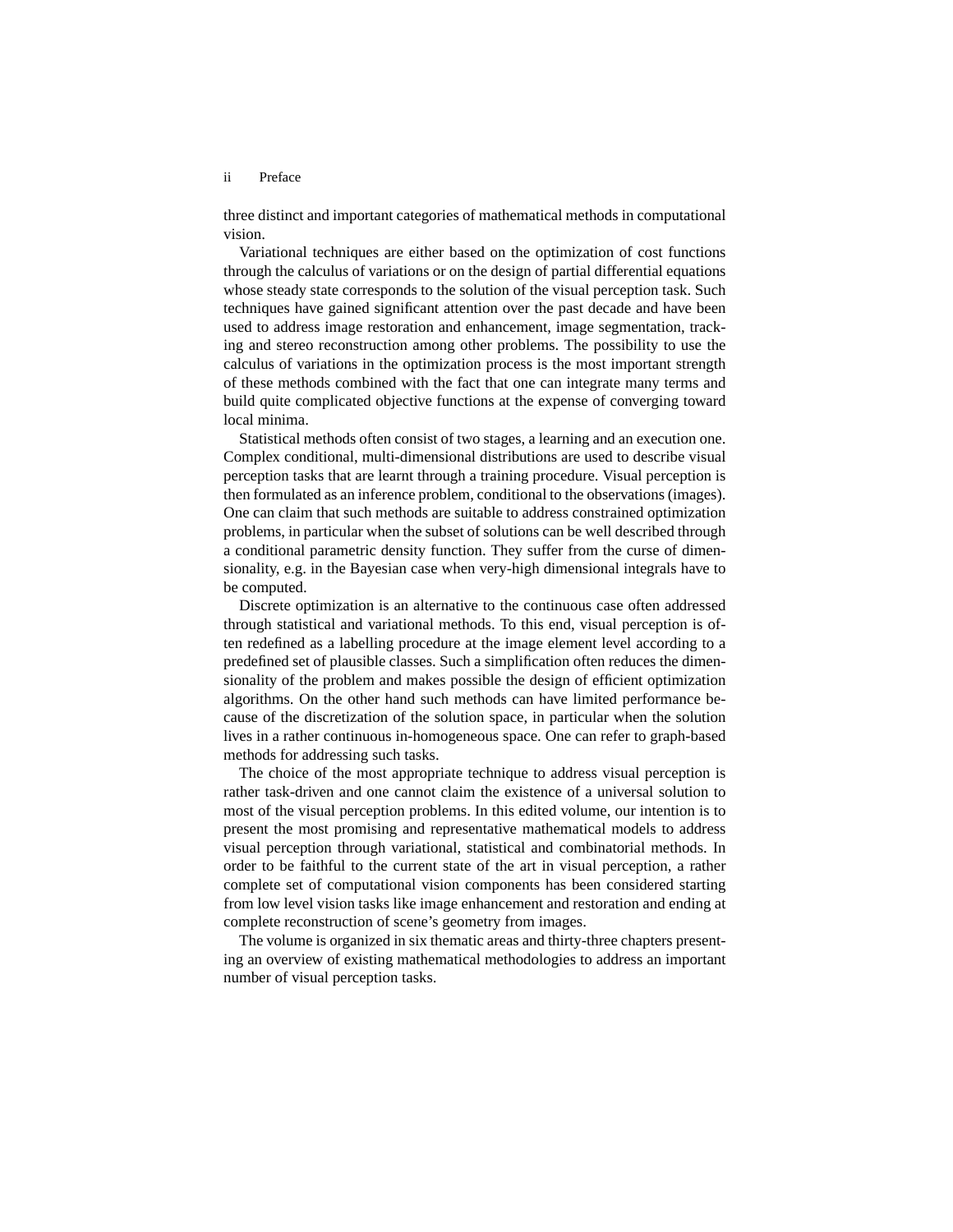## Contributions & Contributors

Image reconstruction from either destroyed or incomplete data is a crucial low level task of visual perception. Local filter operators, diffusion methods as well as variational methods are among the most studied methods in the domain. The book starts with three tutorial chapters in this thematic area. The total variation method and diffusion filters as well as image decomposition in orthogonal bases, two of the most instrumental methods to address image reconstruction are presented in the first chapter. Image inpainting/completion is a more advanced problem consisting of restoring missing information in images ; it belongs to the same family and is covered in chapter 2. In the third chapter of this thematic area, an introduction to the problem as well as the most prominent techniques from the area of variational methods are presented.

Image segmentation and object extraction are of particular interest with applications in numerous domains. In its simplest instantiation the problem consists of creating an image partition with respect to some feature space, the regions being assumed to have uniform visual structure in this space. Such a problem can be solved in many ways. Labelling is an example where the objective is to assign to the local image element the most likely hypothesis given the observation. Two chapters explore such a concept in this thematic area, the watershed transformation is one of them and combinatorial optimization through the graph-cuts paradigm is another. Evolution of curves and surfaces is an alternative method to address the same problem. Classes are represented through moving interfaces that are deforming in order to capture image regions with consistent visual properties. The snake model - a pioneering framework - is the predecessor of the methods presented. First, an overview for finding multiple contours for contour completion from points or curves in 2D or 3D images is presented using the concept of minimal paths. Then in order a method that integrate region statistics is presented within deformable models leading to a new class of deformable shape and texture models. Use of prior knowledge is important within the segmentation process and therefore in the next chapter the design of shape priors for variational regionbased segmentation is presented. Segmentation through the propagation of curves through the level set method is an established technique to grouping and object extraction Therefore, methods to address model-free as well as model-based segmentation are part of this thematic area. Last, but not least, a stochastic snake model based the theory of interacting particle systems and hydrodynamic limits is presented as a new way of evolving curves as a possible alternative to level set methods.

Representing and understanding structures is an essential component of biological vision, often used as a basis for high level vision tasks. Therefore, a thematic area dedicated to shape modelling and registration is present in this volume. Shape representations of various form are explored while at the same time the notions of establishing correspondences between different structures representing the same object are presented as well as methods recovering correspondences between shapes and images.